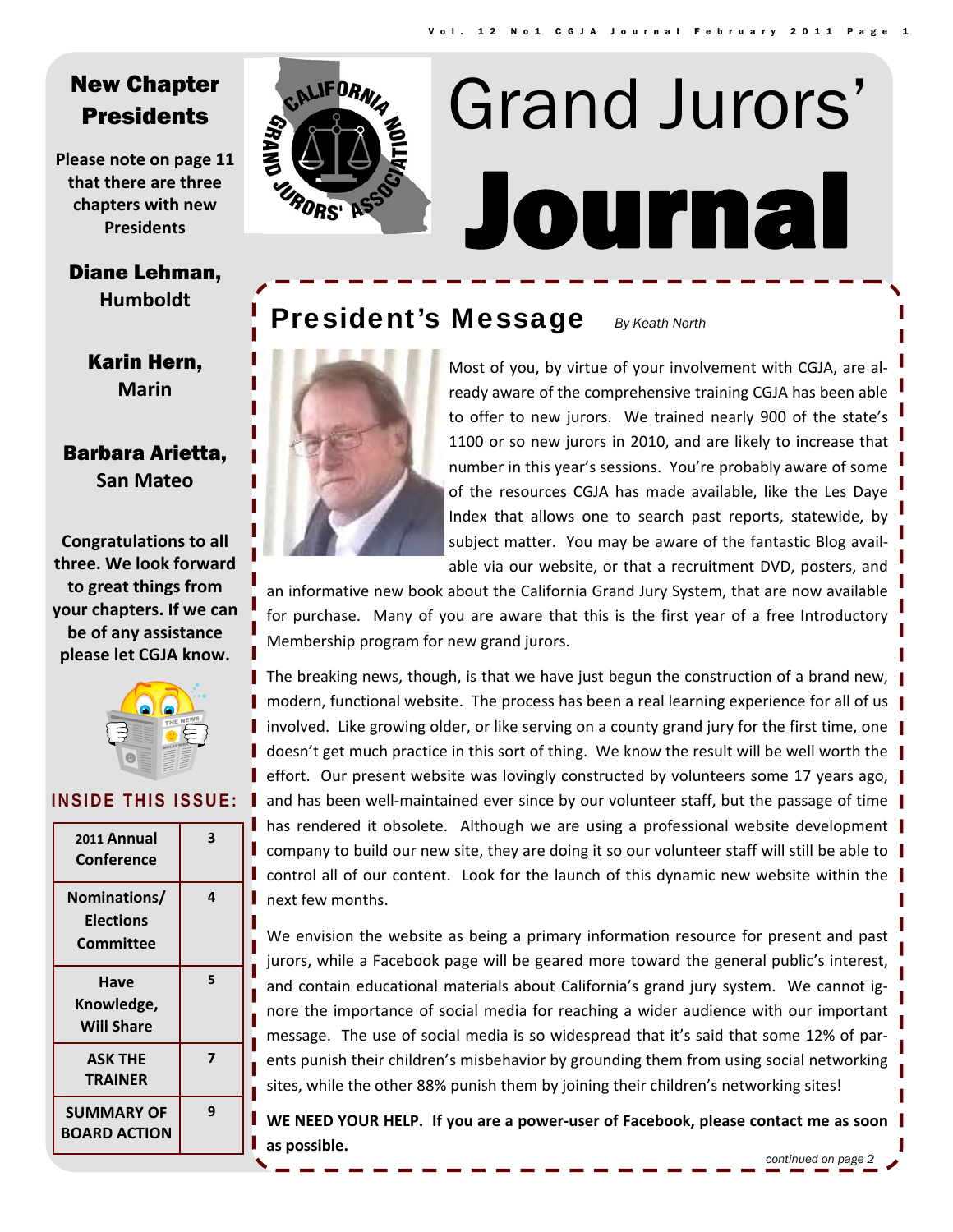#### Vol. 12 No1 CGJA Journal February 2011 Page 2

#### *President's message continued from page 1*

Overall, our objective is to raise public awareness about county grand jury activities, and encourage par‐ I ticipation as jury members and as a better informed citizenry. As the public becomes more aware of the potential of the grand jury system, more people will volunteer to serve and apply their hard‐earned knowl‐ edge for the common good. A better informed public ■ will lead to a better utilized grand jury system. A better trained grand jury will produce better reports, with better Findings and Recommendations, leading to bet‐ ter local governance. Let's continue our efforts with diligence.

On behalf of the Board, I'd like to express my deep appre‐ ciation to Judi Lazenby who has stepped down as a Direc‐ tor. Judi has served CGJA with distinction as President and Treasurer, devoting considerable time and energy to the latter to fill a serious void. Judi will continue to serve on the Training Committee and as a Trainer. Also, wel‐ come to Beate Boultinghouse, President of the San Fran‐ cisco Chapter who has accepted the appointment to fill the balance of Judi's term as Director. Beate has been very active in the Central Regional Chapter meetings and brings talent and energy to the Board.



# CGJA Committee Reports, Chapters Reports and Chapters in the News

# Membership Relations **Committee**

*By Dan Mufson, Chair*



During December we added 6 more introductory members (IM) (4 from Kern, Napa, and Tehama) due to recruiting ef‐ forts. Several more have just joined from

Monterey County, whose grand jury serves on a January‐December cal‐ endar, as they completed their CGJA training sessions.

CGJA is constantly evaluating and adding new grand jury support ser‐ vices. Therefore there are expand‐ ing opportunities for you to get in‐ volved and bring new approaches to our activities. Contact the commit‐ tee chairs, or give me a call, and we'll find an interesting activity for you.

It is time for us to seriously consider how to approach our IM, the sitting jurors--especially in those counties with no chapter. Joe Maloney

(Sacramento) has agreed to spear‐ head this effort. We expect to di‐ vide the counties into regions with mentors such as: Larry Walker (Kern); Owen Haxton (Marin); Di‐ anne Hoffman (Orange); Marian Mosley (Fresno); and Darrel Peter‐ sen (Humboldt).

Several IM have already contacted us and asked what is required to start a chapter. The process is straightforward: at least seven char‐ ter members, who must be CGJA voting members, prepare a request to the Board; then prepare chapter bylaws based on the template the MRC provides which links the chap‐ ter's purposes to the mission of the CGJA; and finally, register with the IRS under our group code. The mentors will walk you through this process. Please let me know if you have such an interest and we'll schedule a visit.

One of the IMs from Sutter County called to inquire about chapter for‐ mation and then suggested it would be efficient to have Sutter‐Yuba‐ Colusa form one chapter due to their proximity to one another. Such chapters are allowed by our policies.

## Public Relations **Committee**

*By Jerry Lewi, Chair*

President North has saved me the trouble of reporting on several of our com‐ mittee ac‐ tivities in



his message this issue. Keath is heavily involved in the develop‐ ment of our new website for which I am thankful.

So I'd like devote my message to one of my favorite subjects: the *Grand Jury Achievement Report*. I'm sure most of you are aware of this valuable effort and are probably also equally aware of my frustration that we are not getting enough inputs on a regu‐ lar basis. The latest report (posted on our website) has 52 examples. There ought to be at least 520 and we need everyone's help to get there.

*Continued page 4*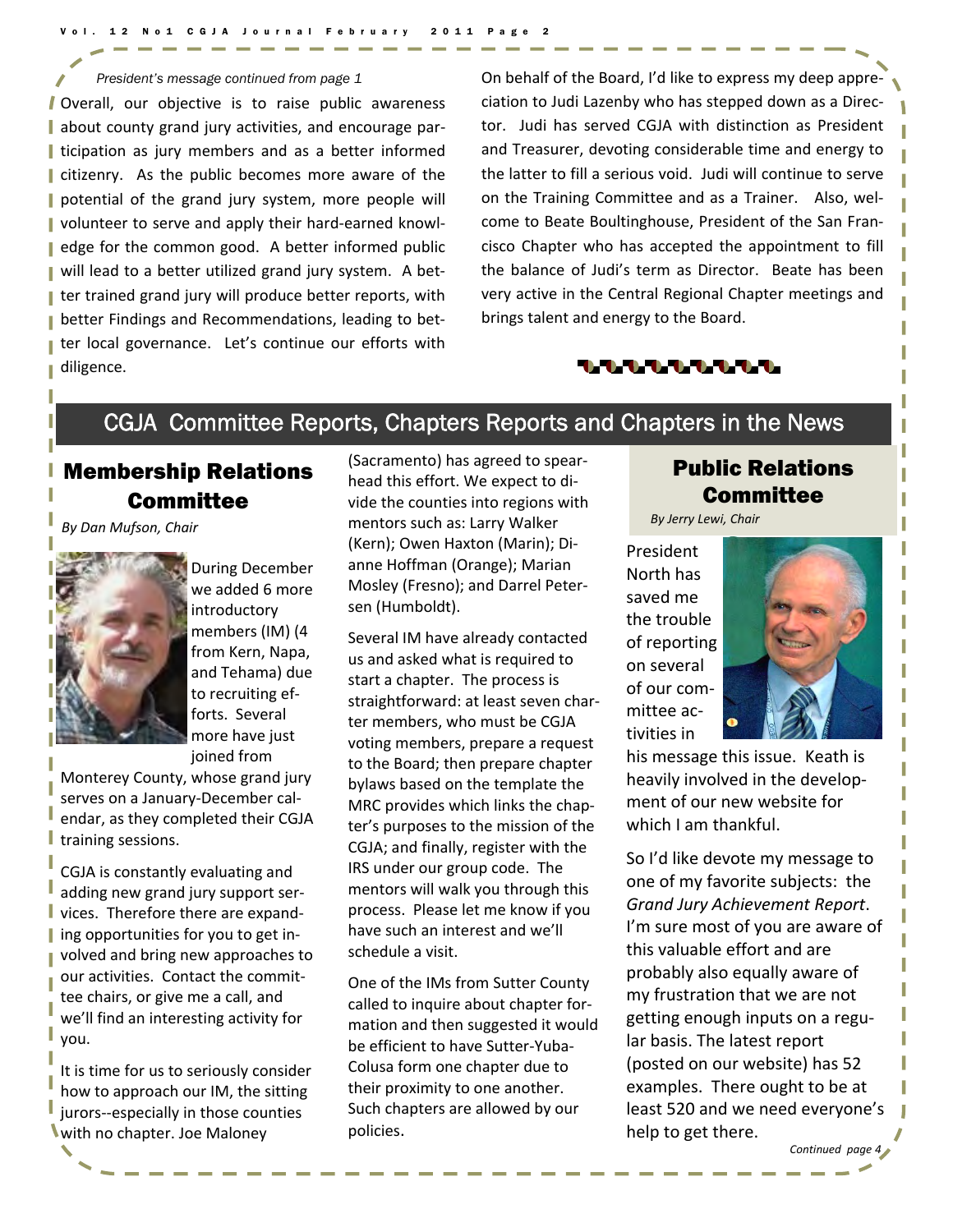# **The CGJA Annual Conference 2011**



**We have been able to arrange for an unbelievable price for your stay at the conference location: \$109 per night with a complementary cooked breakfast and a complementary happy hour. Now if our program is as great as we hope, this will really be a memorable event. The conference will officially start on Monday morning and finish at noon on Tuesday. Our conference rate has been extended to several days after the conference, but unfortunately not before.** 

**However, we suggest you consider coming to the Napa Valley prior to the conference to enjoy its world-class ambiance—it's the number one adult tourist destination in America. At least plan to arrive early Sunday to experience the beauty of the valley; some wine tasting and a special meal or two. The hotel check in time is 4PM and we'll have a hospitality booth open then did we mention the Happy Hour starting at 5:30?** 

**The fall is a particularly great time of the year to visit as the harvest is underway and the air is fragranced with the whiff of fermenting grapes. But, we're not the only ones who want to visit at this time—the hotels really get booked.** 

**The Embassy Suites at Highway 29 and First Street is within walking distance to downtown Napa and the Art Walk as well as the outlet shops. We expect to have activities for spouses.** 

**Diane Dame' Shepp, our chapter vice president, is chairing the conference and Bill Trautman is heading the programming committee. A few of you have sent us suggestions for programming: Joe Maloney (Sacramento) sent the following:** 

**Some of the workshop titles could be, "Don't let your chapter wine down"; "Grape expectations for future grand jurors;" and, of course, "No subpoenas should be served before their time." While these are inspired, I suspect there might be some more clever input you could provide. Send us your wine-grand jury themed suggestions, as there will be a prize for the best.** 

**Signed, "The Most Happy Fella and the whole Napa Chapter"**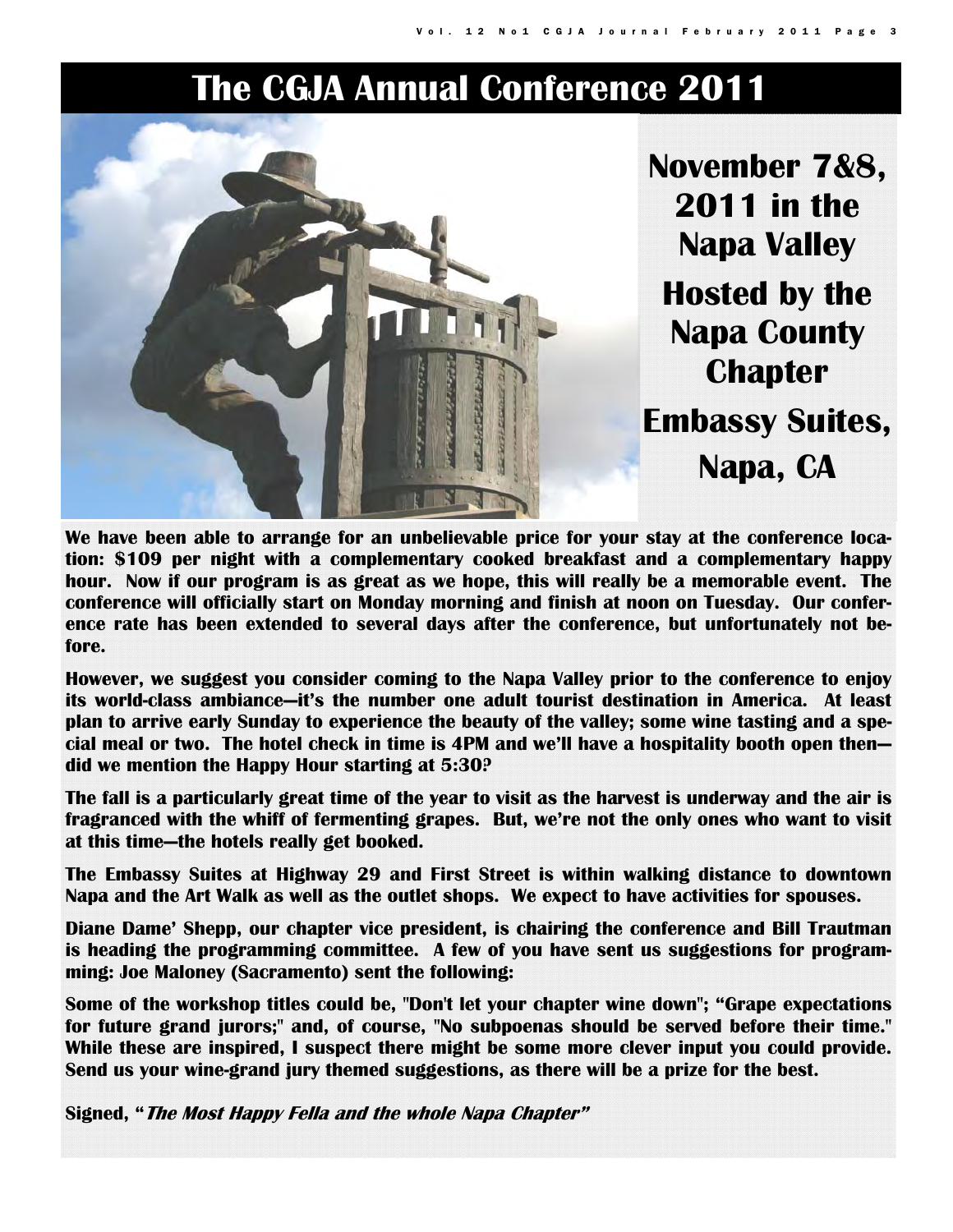# … … … CGJA Committee Reports, Chapters Reports and Chapters in the News ……

*PR Report Comments continued from page 2*

To work on new methods to in‐ crease the input to this report I am going to meet with members of the *Excellence in Reporting Committee*, chaired by Sarah Simpson later this month to brainstorm ways we can improve the GJAR as well as the EIR activ‐ ity as well. One issue is the con‐ fusion in many peoples' minds about these two efforts which are different, though similar, in that they both look to acknowl‐ edge good grand jury reports, defined as reports that truly "make a difference."

If anyone has any ideas about these activities, please contact me or Sarah.

The meeting will be held in Napa on the afternoon of February  $17<sup>th</sup>$  and if you're in the area and would like to attend, you would be welcome. Please contact me for more details.

I would like to acknowledge our two new members, Burrel Woodring, who is also President of the San Bernardino Grand Ju‐ rors Association and Darrel Pe‐ terson, a new Director from Humboldt County. We are look‐ ing forward to their contributions to the committee's work.



# Nominations-Elections Committee (NEC)

#### *By Dan Mufson, Chair*

Many of you serve the CGJA on its various committees. There are however, a select few, elected to serve as Directors, who have the responsibility to run the CGJA. Some would call them the elite, the privileged, while some, includ‐ ing some of them, sometimes think they are nuts.

There are twelve of them that meet monthly via teleconference and face-toface when practical (at the AC, the TTT session…) to decide policy and to in‐ sure that we meet our statutory obligations. Each is highly committed to the Mission of the Association and works hard on numerous committees. They really do care about what we do and what we should be doing.

The President has selected, and the Board approved, a NEC of Directors and members from the three regions to compile a slate for the election of six Di‐ rectors this summer. They are:

#### **Nominations/Elections Committee**:

Dan Mufson, Chair (Director ‐ Central Region) Beate Boultinghouse (Central Region)

Darrel Petersen (Director ‐ Northern Region) Ray Frisbie (Northern Region)

Meredith Avery (Director – Southern Region) Lew Avera (Southern Region)

#### **Tellers Committee:**

Barbara Carolan (North)

Wilda Davisson (Central)

Joe Moreland (South)

The purpose of this article is for you to nominate a worthy, competent indi‐ vidual that you think would benefit us all. Maybe it is you.

Deadline for nominations is July1, 2011. Please submit to Dan Mufson, dan@apotherx.com .

#### 1.1.1.1.1.1.1.1.1.

#### **Awards Committee**  *By Betty J. Mattea, Chair*

The newly authorized and formed Awards Committee will be announcing its activities shortly. Among its responsibilities are the *Excellence in Reporting* and *Angelo Rolando* Awards. Currently information on these two awards, announced at the Annual Conference, is not on our website, as we are look‐ ing to improve the information in order to extend our outreach for these important recognitions of outstanding service to our association and our communities.

Therefore, if you wish any information on either please contact Sarah Simp‐ son on any EIR matter, and Betty J. Mattea on any Angelo Rolando issue. Thanks for your patience and assistance.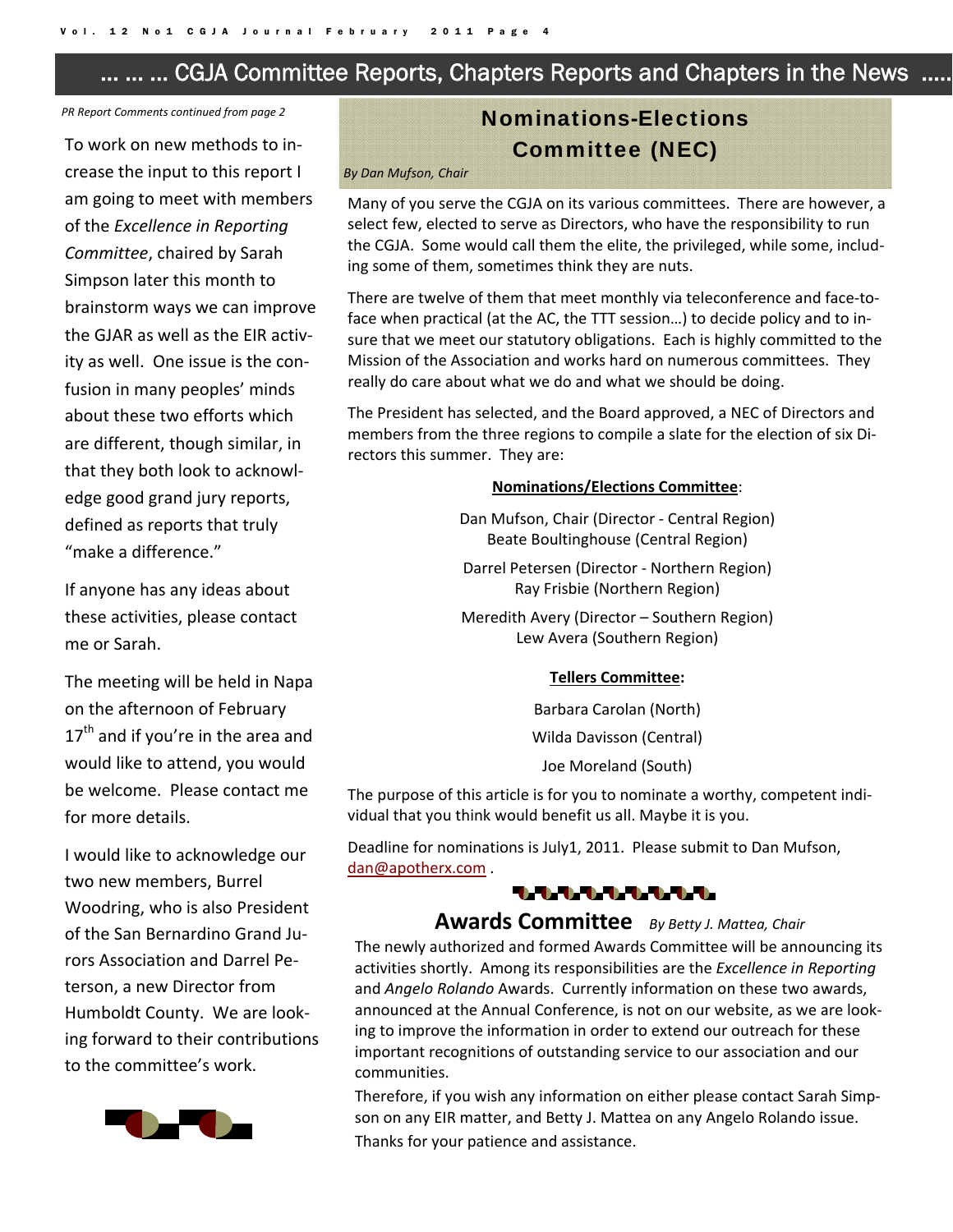# …… CGJA Committee Reports, Chapters Reports and Chapters in the News … … …

# Legislative Affairs Committee *By Bill Trautman, Chair*

# **Have Knowledge, Will Share**

Can grand jury alter‐ nates sit in on grand jury inter‐ views if they have been sworn? Can the grand jury



dismiss one of its members? These are just some of the many queries the *CGJA Legislative Af‐ fairs Committee* gets from grand juries, court administrators, grand jury chapters or associa‐ tions and the public from coun‐ ties all over California.

While these questions come to us either directly or through other CGJA members, they eventually get to our Committee. The in‐ quiries are then circulated to the Committee members for com‐ ment, and once the comments are in, a timely response is pre‐ pared and sent to the inquirer. The responses are based upon the facts provided in the inquiry and the experience and knowl‐ edge of the Committee mem‐ bers, all of whom have been in‐ volved with grand juries over many years. The CGJA does not and cannot give legal advice, and our responses should not be re‐ lied upon as such.

In no particular order, the fol‐ lowing is a small sample of the Committee's responses to vari‐ ous inquiries in 2010:

More than one grand jury posed the question whether jurors can remove other jurors from the grand jury. The answer is NO. The California Supreme Court has recognized that the appoint‐ ing Superior Court has supervi‐ sory powers over its county's grand jury. As part of this super‐ visory power, only the Court or judge thereof can dismiss a sworn grand juror, and only on reasonable grounds.

A question coming from a court administrator was whether or not sworn alternates can attend sessions of the grand jury and sit in on interviews by the grand jurors. The simple answer is that alternates cannot participate in any way in the grand jury pro‐ ceedings. They are not members of the grand jury until impan‐ eled. Section 939 quoted above specifically excludes persons other than the grand jurors to be present at grand jury sessions. Also, allowing an alternate to sit in on an interview would violate Penal Code Section 929 which prohibits disclosure by a grand juror of (the identity of) any per‐ son giving information to the grand jury.

An interesting question coming from a CGJA chapter included a situation where a grand jury con‐ ducted an investigation into pos‐ sible malfeasance of a public ser‐ vant. It exonerated the public servant, but published its report

nonetheless. Was this proper? This is a matter of discretion with the grand jury hopefully seeking advice from its legal advisors. Unless there is some overriding public interest or controversy in the subject matter to justify pos‐ sible damage to the subject of the investigation from disclosure of an investigation exonerating the subject, we believe the bet‐ ter practice is not to issue the report.

A common question relates to whether the interviewee before the grand jury may have his/her lawyer present. Our unequivocal answer is that an interviewee is NOT entitled to bring a lawyer into the grand jury interview. Al‐ though we do not believe the admonishment to keep the inter‐ view confidential would preclude an interviewee from consulting with a lawyer outside the interview venue, then the admonition would also apply to the lawyer.

Finally, we get interesting ques‐ tions of whether the grand jury can investigate itself. Penal Code Section 916 requires that each grand jury determine its rules of procedure. The grand jury can consider the rules of procedure adopted by a previous grand jury or as suggested in a local grand jury manual. That is the practice in most counties. Section 916 does not envision the adoption of these rules as a subject of a report. As with all grand jury de‐ liberations, this process would be confidential, and no report could be publicly issued. On the other hand, if a sitting grand jury be‐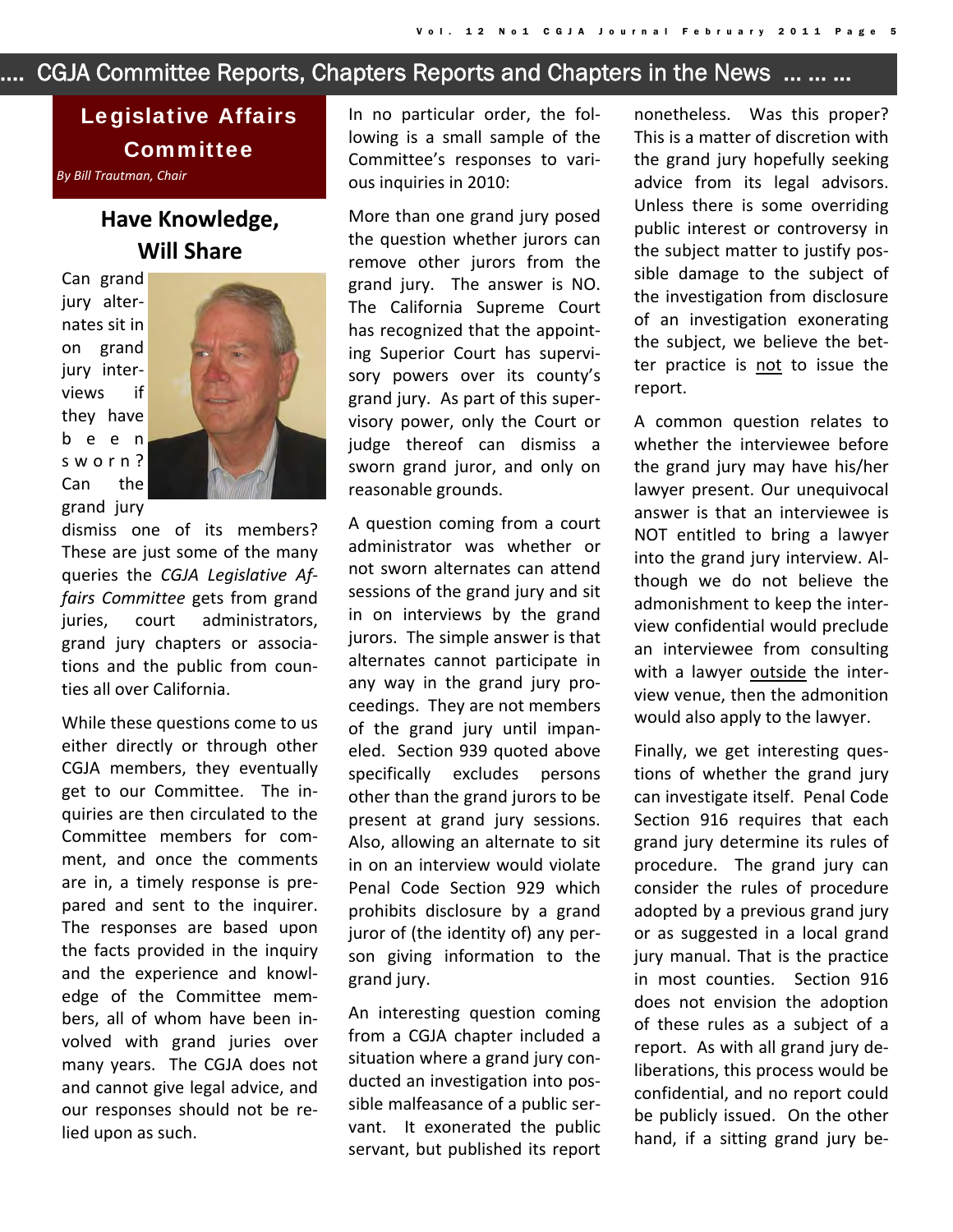# CGJA Chapters Reports and Chapters in the News

#### *continued from page 5*

comes aware of misconduct by a previous grand jury, such investi‐ gation should be referred to the District Attorney for further ac‐ tion.

So what is the best thing to do when an issue comes up which might impact your grand jury du‐ ties? The first thing is to see whether your own rules of procedure cover the situation. Next, look to your legal advisors under Penal Code Section 934(a) for advice. You can also ask one of our CGJA trainers as they can an‐ swer many of your questions. They will know when to refer you to our *Legislative Affairs Commit‐ tee*. Finally, our Committee wel‐ comes your questions because our purpose is twofold: to pre‐ serve and protect the Grand Jury system, and make your experi‐ ence on a grand jury a worth‐ while and satisfying one.

You can contact us at: trautman17@sbcglobal.net



## **Thank You**

In the last issue that featured the 2010 Annual Conference, we failed to acknowledge the photographers that provided the photos. They are Larry Walker, Kern County Chapter President, and Jerral Miles of San Diego, who was pressed into service by Meredith Avery, Conference Chair.

Thanks to both gentlemen for their excellent work.

#### Napa Chapter

*By Dan Mufson, President*

Since we got a call several weeks ago from the Marin Chapter asking if we could host the 2011 CGJA Annual Conference, and we said, "Yes", it has been hard to think of anything else. The chapter re‐voted to accept this responsibility and off we went to re-establish hotel contacts. When you receive this Journal the contract with the Embassy Suites will have been signed; commit‐ tees selected and the programming effort begun. Diane Dame` Shepp will chair this effort (she has a great deal of experience in organizing such events) when she's not performing her duties as Chair of the Napa County Commission for Arts & Culture!

In fact, she recently arranged for us to be interviewed on the Napa public access television station program, *Faces of the Val‐ ley*, to discuss the activities of the GJ, the chapter and the CGJA. Judge Diane Price, Bill Trautman, Diane and I were interviewed during the 30‐minute show. We expect it will be a great recruit‐ ing tool to be shown in the petit jury room along with the cur‐ rent CGJA DVD. Our Court liked the DVD and has established a link to the You Tube version on their website.

In February we expect to meet with the Court to discuss our re‐ cruitment and orientation activities for this year's grand jury.



Left to Right: Harris Nussbaum, Host; Bill Trautman; Judge Diane M. Price; Dan Mufson; Diane Dame` Shepp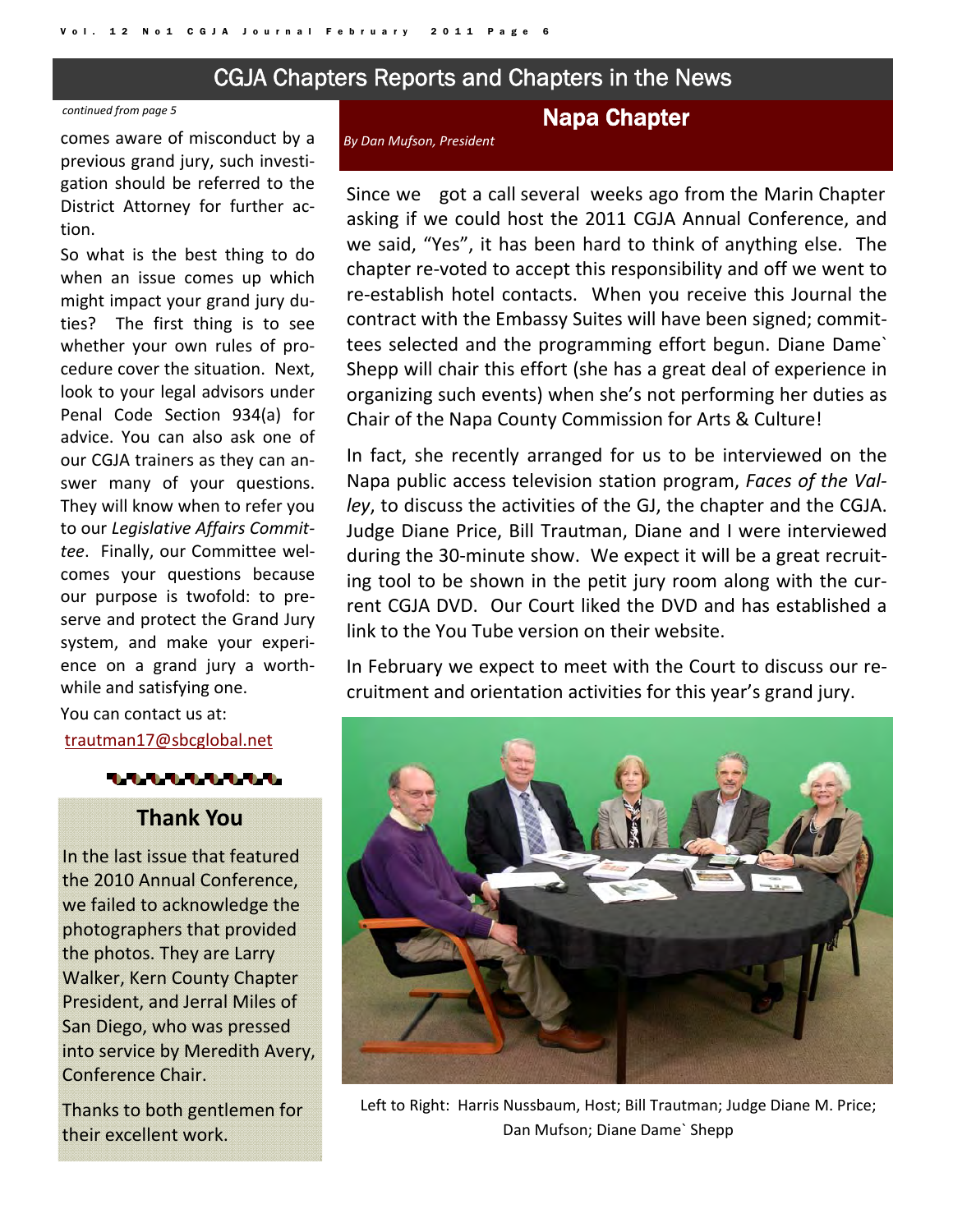# Ask the Trainer

This is another in a series of articles aimed at current jurors, especially those who have taken advantage of our new Introductory Membership (IM). We will attempt to remind you of key issues on a timely basis. Please remember the following: Any trainer is happy to try to answer specific questions in their area of expertise and may be contacted by using the information in Tab 10 of the training manual; you may not take any response as legal advice; and frequently you should contact your local legal advisors to answer questions. Please submit questions to me or the Journal Editor for *future responses*

*Marsha Caranci CGJA Training Chair*

# **Report Writing** *By Bette Flick and Jerry Lewi*

By now your jury should be writing some reports. This article will remind you of some of the information from our training seminar. As a first step, this might be a good time to reread the section on Report Writing in the Training Man‐ ual you received last summer and/or the material you received at one of our Report Writing Workshops in November.

Here are some tips from these materials:

Organize your material from the investigative file.

You may want to start with your **Findings** and **Recommendations**, which are the only items absolutely required by the law. A simple definition of these critical elements is:

- **Findings** ‐ Bridge the gap between facts and recommendations and are conclusions based on fact. They must be responded to by the entity to which they are addressed.
- **Recommendations** ‐ Each based on at least one finding. They must be logical, specific, achievable and feasible. They, too, must be responded to. Remember to address an agency or office, not an individual.

Then you can develop the backup material starting with such topics as the reason for the report, method of approach, the background, and factual information that will support the findings.

The report is the responsibility of the investigative committee, but is typically written by one or two authors at the most, unless unusually complicated (which is not usually a good idea). Involve your entire committee for advice as they should be the first step in the approval cycle.

Juries vary on the order of the review by the Editorial Committee and the full jury. But whatever your procedure is, involve the Editorial Committee as early as possible. They can serve the role of the first real audience just as if they were the entity to which the report is addressed. It must be clear to them and of course, they will be helpful in guiding you through style guidelines, and grammatical and spelling errors. Use spell check, but don't rely solely on it.

Take advantage of the provision in the law for a Final Verification Review of your Findings (only) with the involved en‐ tity (ies). This can save you embarrassment should you have your facts wrong.

Be sure to allow time for all the steps necessary to release your report, such as in addition to the above, County Counsel and Judicial review, as well as printing and delivering. Remember the two-day period for release to the agency or official before full public release.

We suggest a press release with your report that should mirror the Summary and be strong enough to make the reader want to read your entire report.

And finally, release reports as early in your term as possible, and not wait to the end of your term. This will get more attention with the media and your community, and if released early enough, you will get to see and review the re‐ sponses.

Good luck and don't be afraid to ask us questions on any of this material.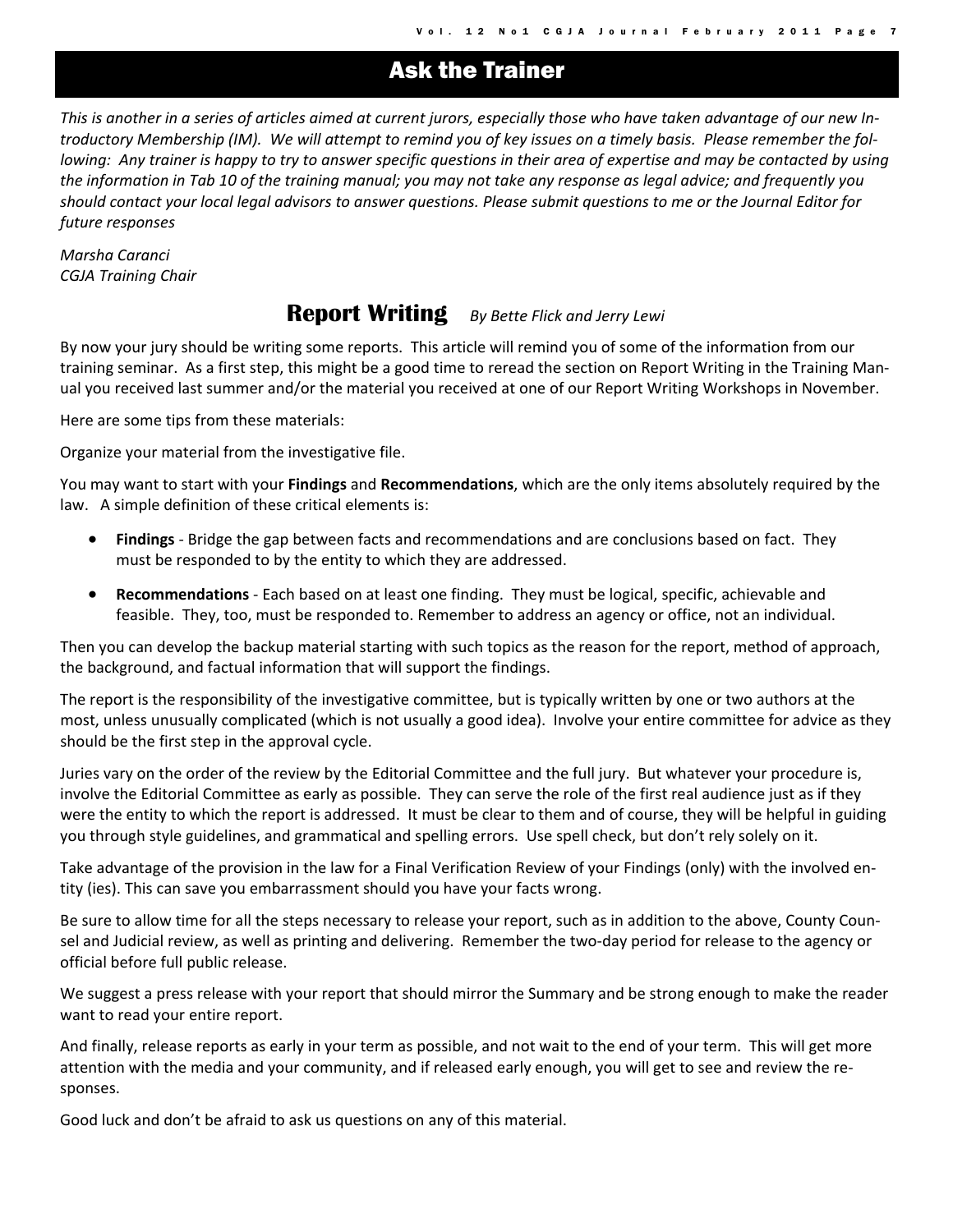Vol. 12 No1 CGJA Journal February 2011 Page 8

| <b>ALLEDRAL</b>                           | <b>California Grand Jurors' Association Membership Form</b>                                                                                                                                                                                                                                                                                                                                                                                                                                                                                                                                                                                                                                                                                                                                                                                                                                       |                                                                                     |                                            |
|-------------------------------------------|---------------------------------------------------------------------------------------------------------------------------------------------------------------------------------------------------------------------------------------------------------------------------------------------------------------------------------------------------------------------------------------------------------------------------------------------------------------------------------------------------------------------------------------------------------------------------------------------------------------------------------------------------------------------------------------------------------------------------------------------------------------------------------------------------------------------------------------------------------------------------------------------------|-------------------------------------------------------------------------------------|--------------------------------------------|
| <b><i>PADRS NO</i></b>                    | CGJA promotes government accountability by improving the training and resources available to<br>California's 58 regular grand juries and educating the public about the substantial local government<br>oversight and reporting powers these grand juries have.                                                                                                                                                                                                                                                                                                                                                                                                                                                                                                                                                                                                                                   |                                                                                     |                                            |
| Please check all that apply:              |                                                                                                                                                                                                                                                                                                                                                                                                                                                                                                                                                                                                                                                                                                                                                                                                                                                                                                   |                                                                                     |                                            |
|                                           | New member $*$ Associate member $**$ Renewal Donation                                                                                                                                                                                                                                                                                                                                                                                                                                                                                                                                                                                                                                                                                                                                                                                                                                             |                                                                                     |                                            |
| Please check one:                         |                                                                                                                                                                                                                                                                                                                                                                                                                                                                                                                                                                                                                                                                                                                                                                                                                                                                                                   |                                                                                     |                                            |
|                                           | 12 month membership @ \$30 2 years or more (specify if more ___) @ \$25/year Lifetime @ \$500                                                                                                                                                                                                                                                                                                                                                                                                                                                                                                                                                                                                                                                                                                                                                                                                     |                                                                                     |                                            |
| Please type or print legibly              |                                                                                                                                                                                                                                                                                                                                                                                                                                                                                                                                                                                                                                                                                                                                                                                                                                                                                                   | and the contract of the contract of the contract of the contract of the contract of |                                            |
|                                           | Name and the contract of the contract of the contract of the contract of the contract of the contract of the contract of the contract of the contract of the contract of the contract of the contract of the contract of the c                                                                                                                                                                                                                                                                                                                                                                                                                                                                                                                                                                                                                                                                    |                                                                                     |                                            |
|                                           | Mailing address and the contract of the contract of the contract of the contract of the contract of the contract of the contract of the contract of the contract of the contract of the contract of the contract of the contra                                                                                                                                                                                                                                                                                                                                                                                                                                                                                                                                                                                                                                                                    |                                                                                     |                                            |
|                                           | City County County State Zip+4                                                                                                                                                                                                                                                                                                                                                                                                                                                                                                                                                                                                                                                                                                                                                                                                                                                                    |                                                                                     |                                            |
|                                           | California County of Service Year(s) served on Grand Jury (e.g., 2000/01)                                                                                                                                                                                                                                                                                                                                                                                                                                                                                                                                                                                                                                                                                                                                                                                                                         |                                                                                     |                                            |
|                                           | Are you a member of a local chapter or association? Chapter/association                                                                                                                                                                                                                                                                                                                                                                                                                                                                                                                                                                                                                                                                                                                                                                                                                           |                                                                                     |                                            |
|                                           | Telephone: ( ) Contract Email address:                                                                                                                                                                                                                                                                                                                                                                                                                                                                                                                                                                                                                                                                                                                                                                                                                                                            |                                                                                     |                                            |
| Amount Enclosed or                        | Please consider adding a donation: \$ Do you wish your donation to remain unpublished? Yes No<br>CGJA is a California Nonprofit Public Benefit Corporation and designated an IRS Section 501(c)3 Tax Exempt<br>Corporation. Both dues and contributions to the association are deductible to the extent permitted by law.<br>Make check payable to California Grand Jurors' Association or enter credit card information below<br>Applicable fees will be charged on returned checks<br>Credit Card amount ___________(MasterCard/ Visa only, please--- fill in the information below)<br>Card Number: The Card Number:                                                                                                                                                                                                                                                                           | Exp. Date                                                                           | 3 digit security code<br>from back of card |
| Billing name (if different from above)    |                                                                                                                                                                                                                                                                                                                                                                                                                                                                                                                                                                                                                                                                                                                                                                                                                                                                                                   |                                                                                     |                                            |
| Billing address (if different from above) |                                                                                                                                                                                                                                                                                                                                                                                                                                                                                                                                                                                                                                                                                                                                                                                                                                                                                                   |                                                                                     |                                            |
| Signature                                 |                                                                                                                                                                                                                                                                                                                                                                                                                                                                                                                                                                                                                                                                                                                                                                                                                                                                                                   |                                                                                     |                                            |
|                                           | Mail to: CGJA Membership Attn: Bonnie Kenk, 5645 Dartford Way, San Diego, CA 92120<br>"Individual (voting) membership is open to any person who is serving or has served as a member in good standing<br>on a county grand jury in California. Members elect a Board of Directors to conduct association business. Members are<br>eligible to serve on association committees, attend the association's annual conference at locations throughout<br>California and receive the CGJA Journal, containing periodic updates of association and grand jury developments<br>** Associate membership is open to persons who are interested in the association but have not served as a grand<br>juror. Such persons may enjoy all benefits of membership except the right to vote or hold office.<br>Please continue on to the membership volunteer form—support our important work with your time!!!! |                                                                                     |                                            |
|                                           |                                                                                                                                                                                                                                                                                                                                                                                                                                                                                                                                                                                                                                                                                                                                                                                                                                                                                                   |                                                                                     |                                            |

CGJA membership application/renewal form (revised June 2010)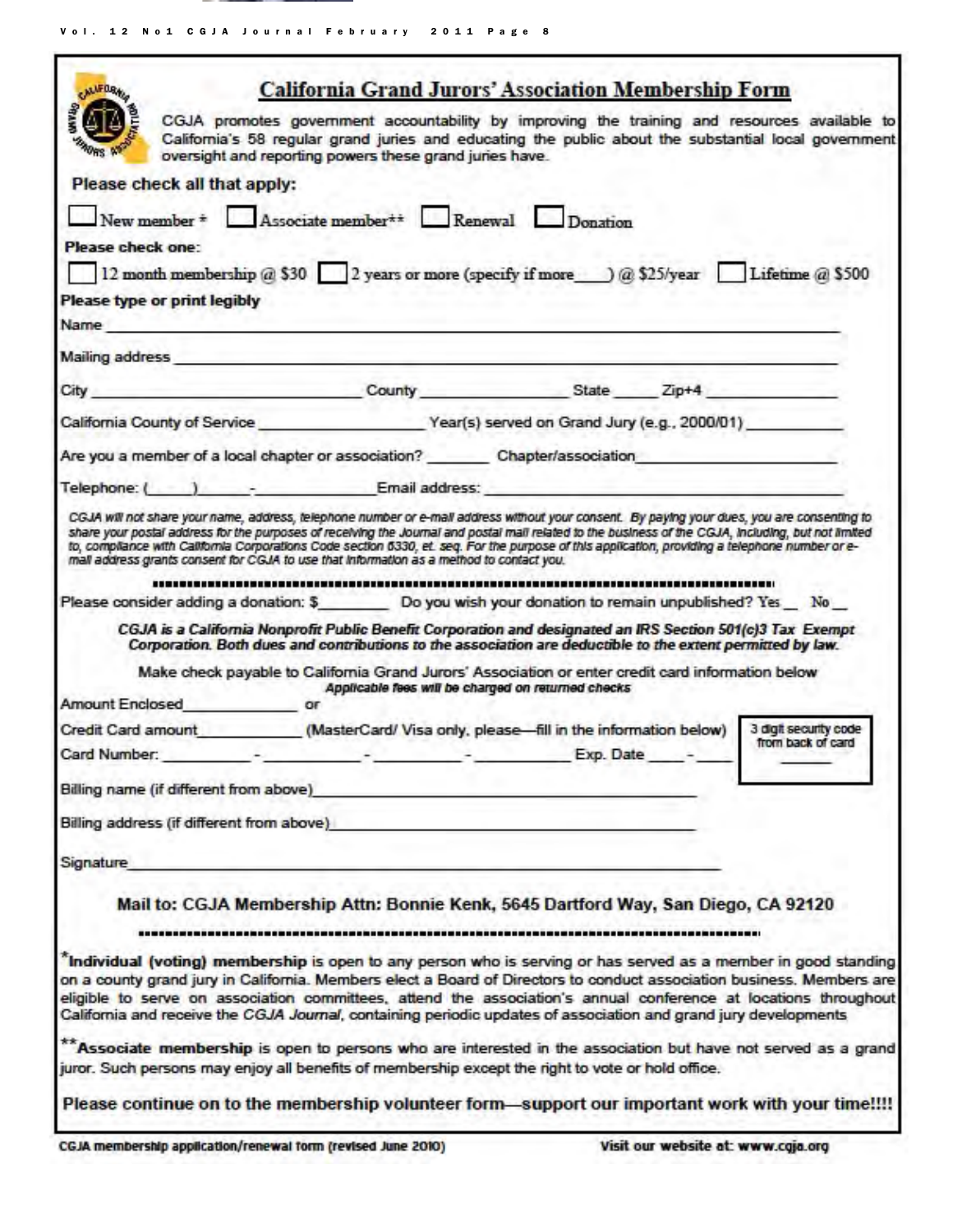# CGJA Chapters Reports and Chapters in the News continued from page 6

#### **FRESNO COUNTY GRAND JURORS' ASSOCIATION By Vonda J. Epperson** *By Vonda J. Epperson*

During Grand Jury Awareness month, our Association is very busy with a meeting planned for Tuesday, February 15. Our guest speaker will be our Superior Court Presiding Judge Gary Hoff. We are encouraging all of our members and guests to attend and hear Judge Hoff.

In addition, we are actively involved with the recruitment of citizens for next year's Grand Jury. We have cut two PSA's to be heard on numer‐ ous radio stations. We are in contact with our local newspaper who has promised to write two editorials for us. A news release has appeared in two county city newspapers. Several speaking engagements have been planned to educate the community about service on the Grand Jury. We are also negotiating with a past Presiding Judge to ap‐ pear on several TV stations advertising membership on the Fresno County Grand Jury. Our goal is to broaden the diversity of our jury pool.

#### **Additional Committees Identified**

In addition to the five standing committees listed in the Journal on a regular basis, we are providing contact information for several other ad hoc committees that you may have some interest in contacting. Some have articles in this issue, others will report from time to time.

| Committee                               | Chair              | <b>Phone</b>         | Email                      |
|-----------------------------------------|--------------------|----------------------|----------------------------|
| Nominations-Elections                   | Dan Mufson         | $(707) - 255 - 4030$ | dan@apotherx.com           |
| <b>Grant Writing</b>                    | Ed O'Neill         | (559) 224-2000       | edoneill@oneillfarming.com |
| Excellence in Reporting Sarah Simpson   |                    | (707) 967-9539       | sarah.simpson@comcast.net  |
| <b>Publications</b>                     | <b>John Sitton</b> | $(831)$ 637-4695     | sitton john@yahoo.com      |
| 2011 Annual Conference Diane Dame Shepp |                    |                      | diane.dame.shepp@gmail.com |

# Help Wanted!

I am looking for a person or persons skilled in Microsoft Access and Microsoft Publisher to help with several committee tasks. Please contact me if you would like to help. The pay is lousy but the comradeship and appreciation are outstanding. Jerry Lewi, PR Chair

> **The Agenda and Minutes of Board of Directors Meetings Are Online at www.cgja.org**

**of Board Action**  *By Joann Landi*



# December 28, 2010

Final approval of Awards Committee as a Standing Committee effective 1/1/11.

President's recommendations for 2011 Nominations‐Election and Tell‐ ers Committee approved.

Approved website development proposal.

Approved adding Audio‐Visual equipment coverage to NIAC policy and eliminating separate coverage with Inland Marine for a \$265 an‐ nual savings.

Approved issuing payment for 2011 general liability, fixed assets and D&O insurance coverage.

Authorized Publications Committee to print up to six copies of the Daye Index on an as‐needed basis.

Approved proposed 2011 budget.

# January 25, 2011

Approved appointment of Diane Shepp as 2011 Conference Chair and Negotiator.

Approved appointment of Beate Boultinghouse to serve unexpired term as Director for the Central Re‐ gion.

Approved \$1,000 lump sum pay‐ ment to Humboldt Chapter for reim‐ bursement of DVD expenses.

Approved 2011 Conference site (Embassy Suites, Napa) and deposit and authorized President to execute contract.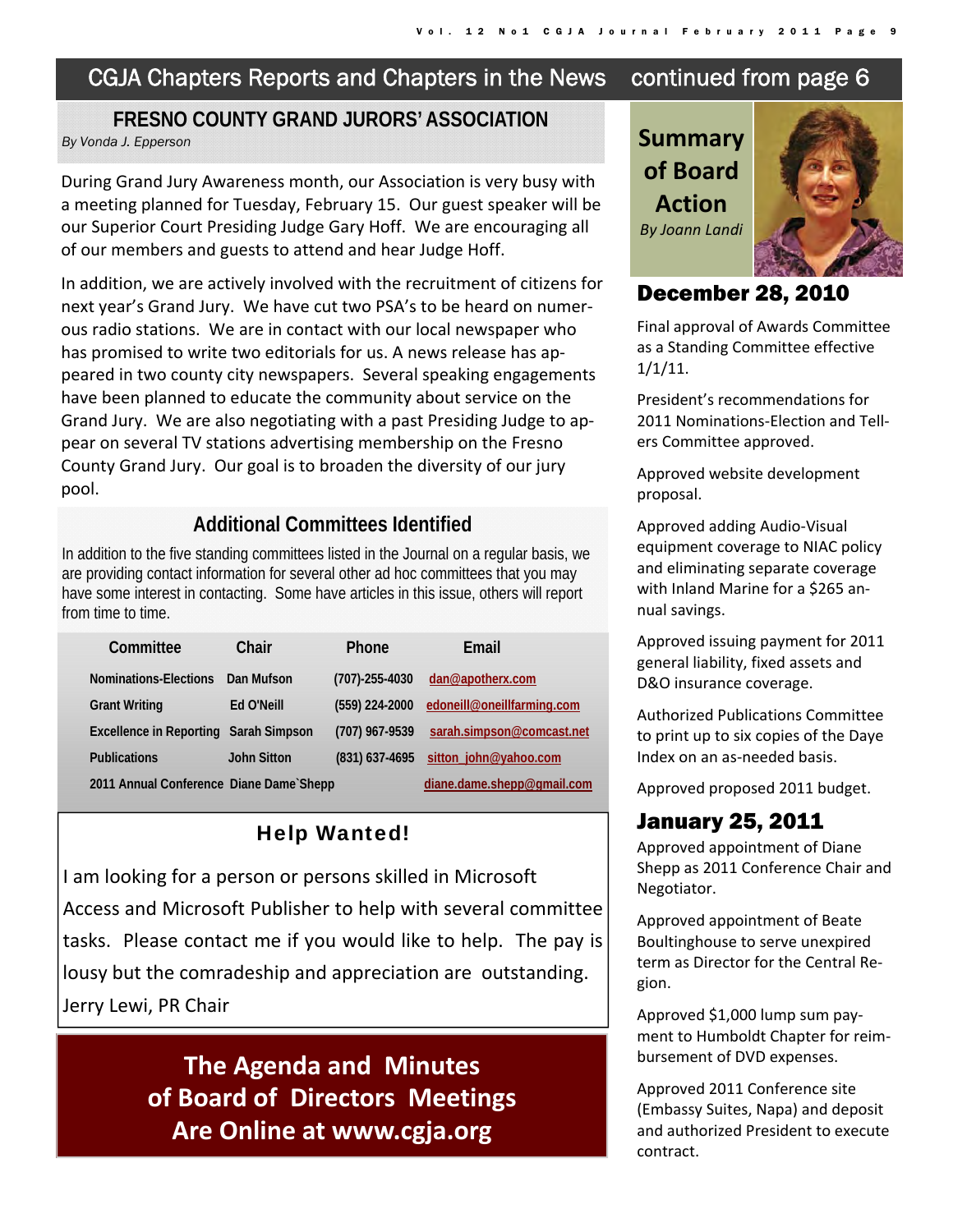# **CGJA Volunteer Interest Application**

| <b>Contact Information</b>                       |                                                                                                                                                                                     |
|--------------------------------------------------|-------------------------------------------------------------------------------------------------------------------------------------------------------------------------------------|
| Name                                             |                                                                                                                                                                                     |
| <b>Street Address</b>                            |                                                                                                                                                                                     |
| City, $ST$ , $ZIP + 4$                           |                                                                                                                                                                                     |
| Home Phone/Work Phone                            |                                                                                                                                                                                     |
| E-Mail Address                                   |                                                                                                                                                                                     |
| <b>Interests</b>                                 |                                                                                                                                                                                     |
|                                                  | Tell us in which areas of our organization you are interested in volunteering                                                                                                       |
| Administration                                   | Committee made up of the officers of the Assoc. and the Chairpersons of the Standing Committees                                                                                     |
| Finance                                          | Oversees the financial management of the Association                                                                                                                                |
| Legislative Affairs                              | Monitors legislative activity at the state level regarding issues that affect the Grand Jury system                                                                                 |
| <b>Membership Relations</b>                      | Handles all membership matters including chapter formation                                                                                                                          |
|                                                  |                                                                                                                                                                                     |
| Miscellaneous Operations                         | Plans annual conference, maintains P&P, Grand Jury archiving, fund raising                                                                                                          |
| <b>Public Relations</b>                          | Manages website, publish Journal, educate public in support of California's Regular Grand Juries                                                                                    |
| Training                                         | Develops annual training programs for new sitting grand jurors presented at various locations                                                                                       |
| Periodic & Special                               | Committees are: Nominations, Ad-Hoc By-laws, Angelo Rolando Award, Audit, Grant Writing                                                                                             |
| Other<br><b>Special Skills or Qualifications</b> |                                                                                                                                                                                     |
| <b>Previous Volunteer Experience</b>             |                                                                                                                                                                                     |
| Summarize your previous volunteer experience     |                                                                                                                                                                                     |
|                                                  | Participating in CGJA committees or as a Director or Officer may require a waiver of your expressed CGJA pri-<br>vacy preferences within the scope of performance of those duties   |
| Signature                                        | <b>Date</b>                                                                                                                                                                         |
|                                                  | Thank you for completing this application form and for your interest in volunteering with us<br>Mail to: CGJA Membership, Attn. Bonnie Kenk, 5645 Dartford Way, San Diego, CA 92120 |

CGJA membership application/renewal form (revised June 2010)

Visit our website at: www.cgja.org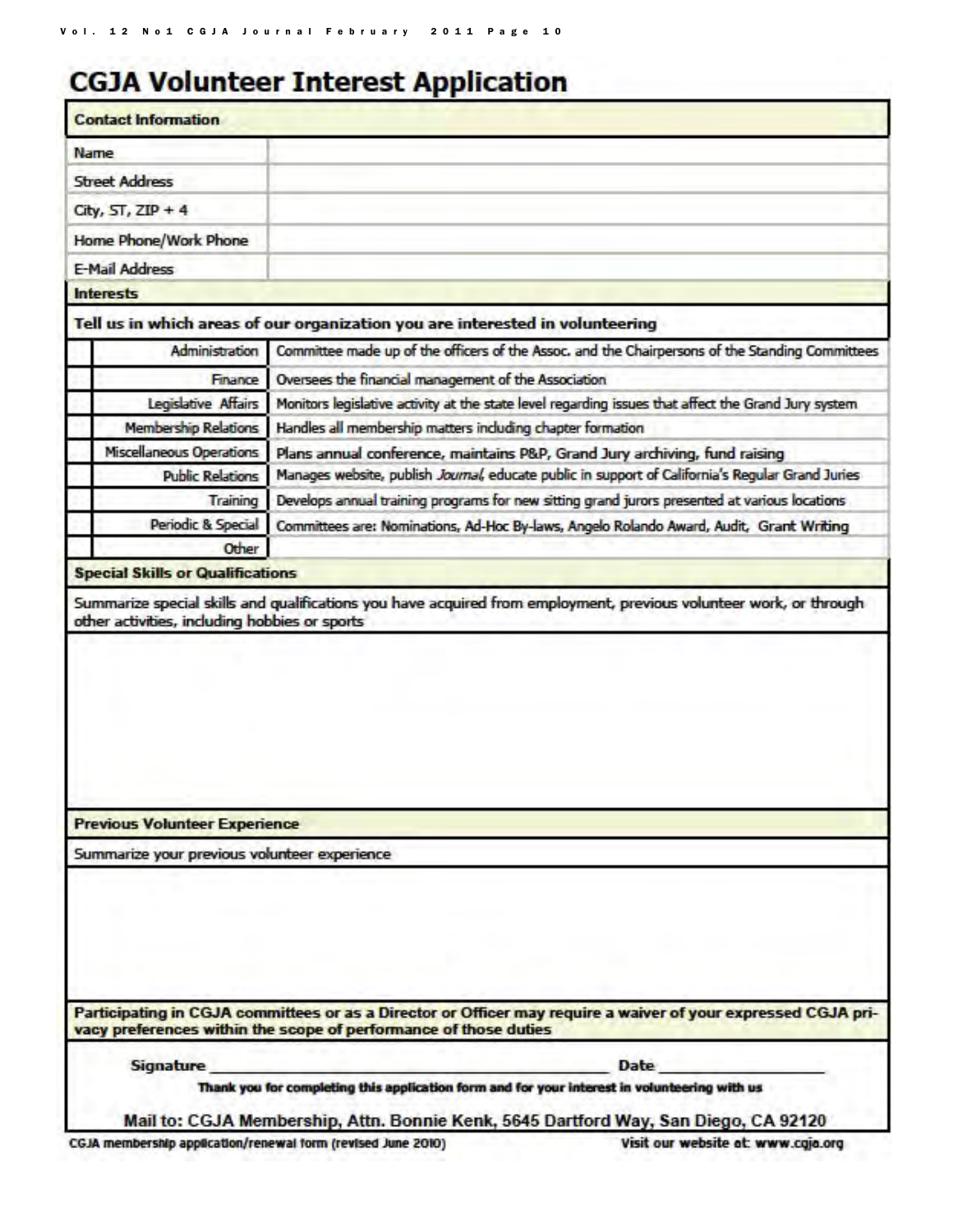#### CGJA Officers

President **Keath North**  P.O. Box 740 Loleta, CA 95551 916-471-6500 president@cgja.org

Vice President **Dan Mufson** 1877 Atlas Peak Road Napa, CA 84558 707-255-4030 dan@apotherx.com

**Secretary Joann Landi** 178 South Palomar Drive Redwood City, CA 94062 650-365-4184 joannelandi@aol.com

**Treasurer Dianne Hoffman**  14142 Baker Street Westminster, CA92683 714-892-5557 cgjamailbox@yahoo.com

> **Joann Landi** San Mateo Joannelandi@aol.com

> > **Dan Mufson,** Napa dan@apotherx.com

> > > *South*

**Dianne Hoffman**, Orange cgjamailbox@yahoo.com

> **Meredith Avery, San Diego** mlavery1@live.com

#### **GRAND JUROR ORGANIZATIONS BY COUNTY**

**County President Email Address Contra Costa** Wilda Davisson wsdavisson@comcast.net **El Dorado\*** Chuck Mac Lean camaclean1@sbcglobal.net **Fresno** Marian Mosley marianmosley@att.net Humboldt Diane Lehman Sdlehman@wavecable.com **Kern** Larry Walker larywalker@gmail.com Kings Ken Beinhorn kbeinhorn@sbcglobal.net Los Angeles John Hackney **hackneyassoc@aol.com Marin** Karin Hern karin.hern@sbcglobal.net **Monterey Ray Wuco carmelwuco@redshift.com** Napa **Daniel Mufson** dan@apotherx.com **Nevada** Mac Small **Mac Small fmacsmall@mac.com Orange\*** Joe Moreland joenkay@dslextremem.com Sacramento Joseph Maloney **joepm@pacbell.net** San Benito John Sitton sitton sitton politics and Benito **San Bernardino\*** Burrel Woodring Burrelw@aol.com San Diego\* Meredith Avery mlavery1@live.com San Francisco Beate Boultinghouse beateb4@aol.com **San Luis** Dorothy A Schlitz lsdsopie@sbcglobal.net San Mateo Barbara Arietta barietta2006@yahoo.com **Shasta** Ray Frisbie **Ray Frisbie** frisaus@hotmail.com Solano Wanda Kiger-Tucker kjgertucker@juno.com **Sonoma** Melissa J. Jones meljjones@comcast.net

 **\*Independent Past Grand Jurors Association**

#### **Grant Writers Sought**

The Board of Directors has several projects in mind to enhance our activities. However, execution exceeds our financial rsources. Therefore, the obvious solution is to seek a grant. We are looking for experienced grant writers to help us. If you have an interest, please contact:

#### *North*

CGJA Directors

**Marsha Caranci,** Shasta caranci@aol.com

**Keath North,** Humboldt Krn48@aol.com

**Darrel Petersen,** Humboldt dakotadp@gmail.com

**Mac Small,** Nevada fmacsmall@mac.com

San Francisco beateb4@aol.com

#### Standing Committee Chairs

**Awards**  Betty J. Mattea 415-492-8857 bjmattea@sonic.net

**Finance**  John Phillips 925‐377‐1112 john@phillipstrustees.com

**Legislative Affairs**  Bill Trautman 707-255-5570 trautman17@sbcglobal.net

Jerry Lewi 805- 532-1321 cgjaprguy@roadrunner.com

**Public Relations** 

**Training**  Marsha Caranci. 530-242-6554 caranci@aol.com

Has your chapter reported recently? We'd like to hear from you!

#### *Central*

**Beate Boultinghouse**,

**Karin Hern**, Marin Karin.hern@sbcglobal.net

**Jerry Lewi**, Ventura cgjaprguy@roadrunner.com **Anthony Noce**, Kern

cgjaguy@yahoo.com

**Membership Relations**  Dan Mufson 707 255-4030 dan@apotherx.com